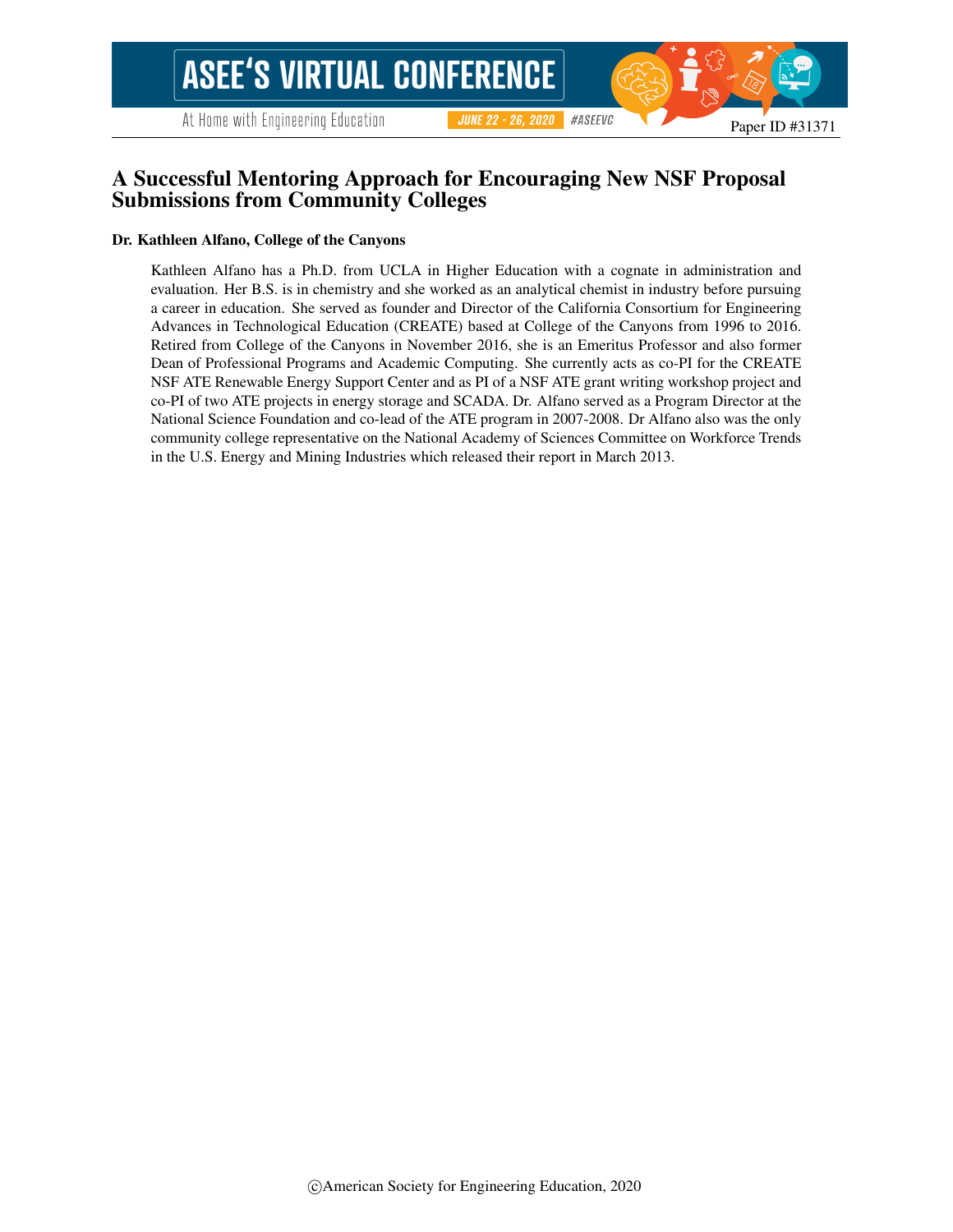# **A Successful Mentoring Approach for Encouraging New NSF Proposal Submissions from Community Colleges**

#### Overview:

The key outcome of this project is an increase in the number of competitive National Science foundation (NSF) ATE (Advanced Technological Education) proposals submitted by community college (2YC) faculty through a model incorporating a three-day mentoring workshop and continued mentor support throughout the proposal development, writing, proposal submission and negotiation. The project proposal writing component and 2-year mentoring by experienced principal investigators increase the knowledge and skills of 2YC STEM faculty at institutions with minimal grant activity, thereby strengthening the personal and institutional ability to pursue other proposal based projects. Participants learn strategies for institutional investment in pursuit of NSF program grant funding and increase project team expertise through a series of postworkshop webinars.

The project seeks to increase the diversity of the NSF ATE application pool in multiple ways including geographically, outreach to majority minority and lower economic communities, and to increase gender equity in the technician education community. The project team seeks to imbue lessons learned from the previous three workshops and mentoring programs to increase the success of each cohort. The team provides support to mentee faculty for up to two years in an effort to give them the best chance to submit a successful proposal. In the 2019 ATE submission, 12 of 14 colleges submitted proposals plus several submitted from the previous year's mentees. In 2018 ATE submission, 18 proposals from our mentoring group were submitted, 14 from the summer 2018 cohort and 4 more from the summer 2017 cohort. It is hoped that through this project and the model it is continuing to hone the NSF ATE program will experience growth in 2YC participation and workshop participants will serve as change agents for their institutions with the innovative ideas and teaching pedagogies developed in their mentored projects. For 2YCs awarded ATE grants, this project will result in improved student access to education and acquisition of skills needed to enter the workforce as STEM graduates whose contributions will advance the nation's economic goals for meeting emerging workforce needs.

Overall project goal:

There are two overall goals of the ATE-2YC project:

1.To broaden knowledge of, build capacity, and increase access to the NSF ATE program among all community colleges across the U.S. with ATE-allowed 2YC programs in fields supported by the ATE program including, but not limited to, advanced manufacturing technologies, agricultural and bio-technologies, energy and environmental technologies, engineering technologies, information technologies, micro- and nano-technologies,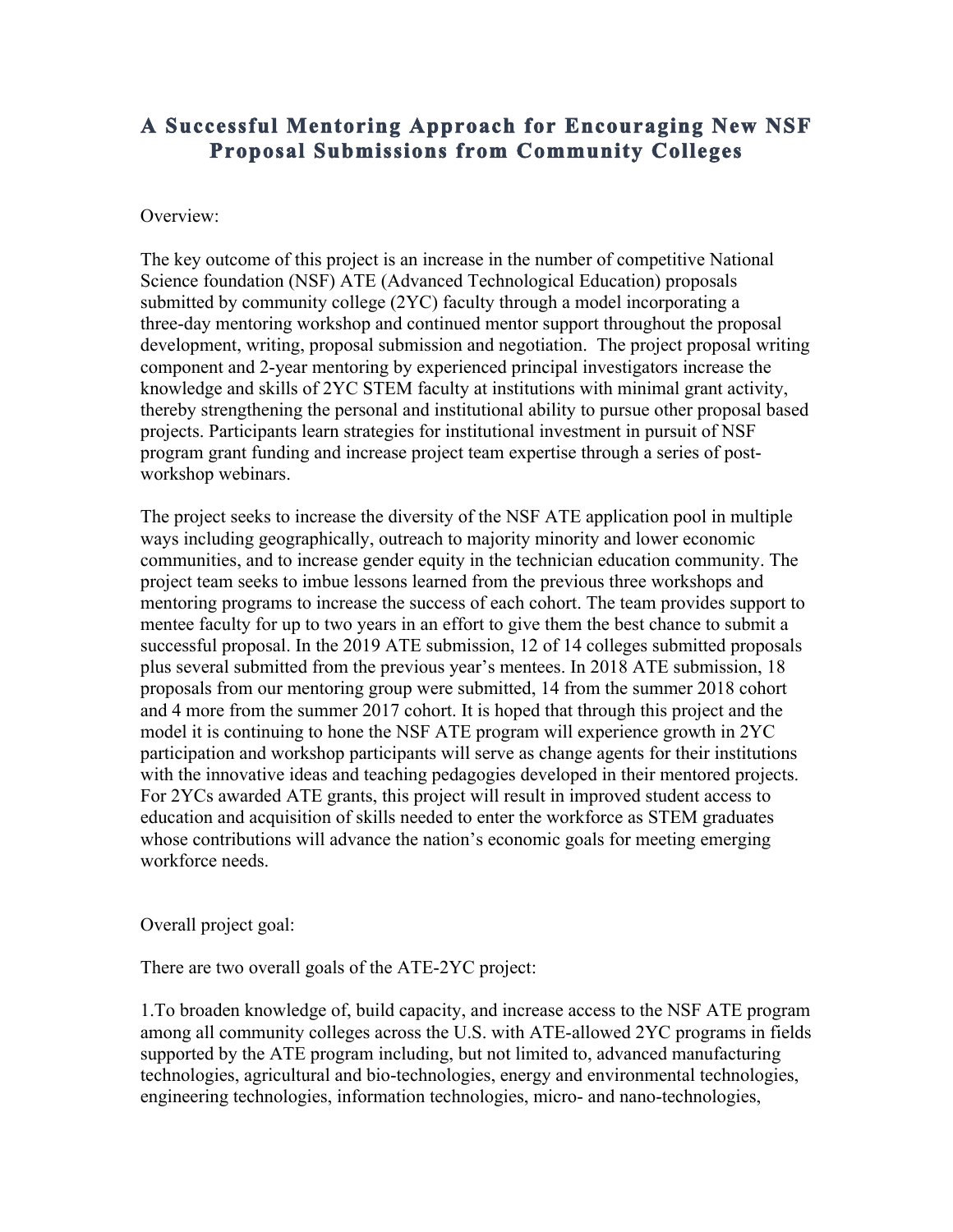security technologies, geospatial technologies.

2. To increase the number of competitive proposals in the ATE program submitted by faculty at 2YCs.

### Workshop format

The PI and grant staff hosted 2.5-day workshops with mentoring in Ohio in August 2017 and June 2018 and in California July 2019 and (upcoming) June 2020. (Note: Due to the COVID19 outbreak, the June 15-17, 2020 workshop has been changed to a virtual workshop using zoom and other on-line tools. Mentors will still be assigned and work with college teams each week).

The workshop training has focused on writing ATE proposals. All of the mentors assigned have served as either NSF Program Directors and/or Mentor Connect or Mentor Links mentors, so they have knowledge of NSF programs and experience in helping ensure high-quality grant proposals.

Two participating faculty per college are provided with a stipend for travel expenses, lodging, and meals. Two additional stipends were provided to each of the two faculty who completed the workshop and submitted a proposal to the NSF within the allotted timeframe. A grant writer was allowed to participate as a third member of each team as long as they were supported by their college.

The agenda was as follows in 2018-2019:

#### 2019 National Science Foundation (NSF) Sponsored Grant Writing Workshop Agenda July 14-17, 2019

Day 0 Sunday, July 14, 2019 – Optional Dinner 5:40PM Meet in hotel lobby for short walk to location 6-8PM Introduction of Mentors and Leadership Team (one minute each) Note: Mentor/co-PI/PI bios will be in participant folders (will be passed out Monday morning)

Dinner Meeting with mentor Mentors and teams discuss pre-workshop assignments Goal – mentors help teams adjust project ideas to fit what ATE will support

Day 0 Evening Assignment: Each college should appoint a spokesperson and prepare a one minute introduction of your team and your project for tomorrow morning.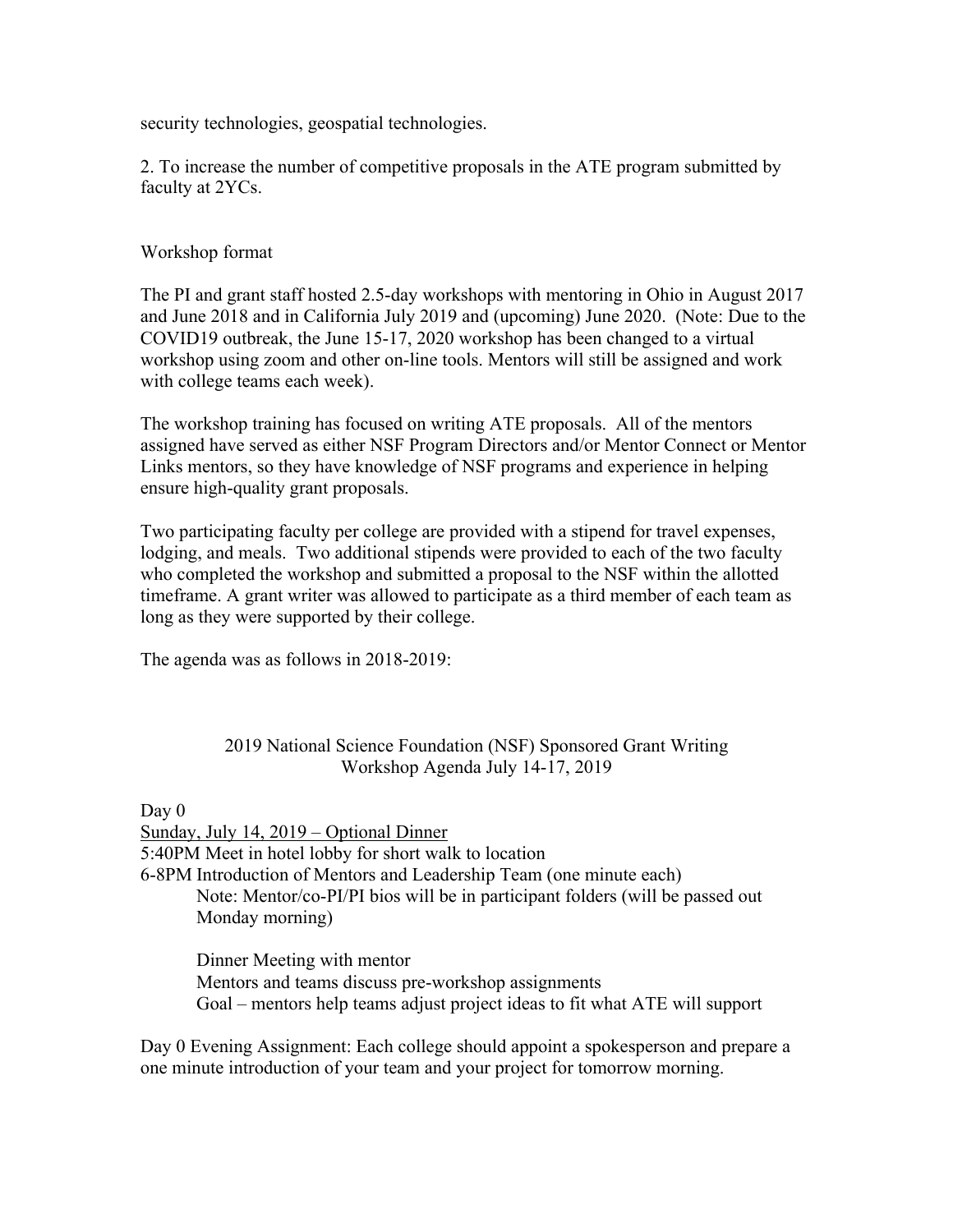Day 1

- Monday, July 15, 2019
- 6:30-8:00AM Breakfast at hotel
- 8:15 -8:30AM Bus pickup at hotel
- 9:00 9:10AM Welcome
- 9:10 9:30AM Introduction of Colleges
- 9:30-10:00 Session 1: ATE Basics (brief session 30 minutes including Q&A)

Components of ATE proposal

Head's up about submission process, Fastlane, grants.gov, research.gov What PIs and grants offices will have to do between now and submission

day

- 10:00-10:45AM Session 2: Rationale (45 minutes)
	- Brief presentation on importance of rationale (10 minutes) Hands on: PIs and Mentors review rationale outlines teams have prepared make improvements as needed.
- 10:45 11:00AM Break
- 11:00-12:00PM Session 3: Goals, Objectives, Deliverables (60 minutes)
	- Brief presentation what are goals, objectives and deliverables (10-15

minutes)

Hands on: PIs draft goals and objectives

- Mentors review
- Teams swap objectives and critique each other
- 12:00 1:00PM Day 1 Lunch Buffet Style
- 1:00 1:45PM Session 4: Activities to Accomplish Goals and Objectives (45 minutes) Teles

Brief presentation types of activities typical for ATE (10-15 minutes) Hands on: PIs create outline list of goals and objects

Mentors review

- 1:45-2:00PM Break
- 2:00 2:45PM Session 5: Timetable (45 minutes)
	- Brief Presentation what is needed for time table? (10 minutes) Hands on: PIs create draft timetable Mentors review

#### 2:45-3:00PM Break

- 3:00 3:45PM Session 6: Management plan (45 minutes) Brief Presentation what goes in the management plan? (10 minutes) Hands on: Drafting a management plan Mentors review
- 3:45-4:00PM Break
- 4:00 4:45PM Session 7: Budget 1 (45 minutes)
	- Presentation the budget, what's allowed, do's and don't Indirect Rate (IDR) and the impact on budget

Q&A about budget

5:00 – 6:00PM Session 7A: (30-60 minutes)

Day 1 Dinner – Buffet Style

Explanation of Mock Panel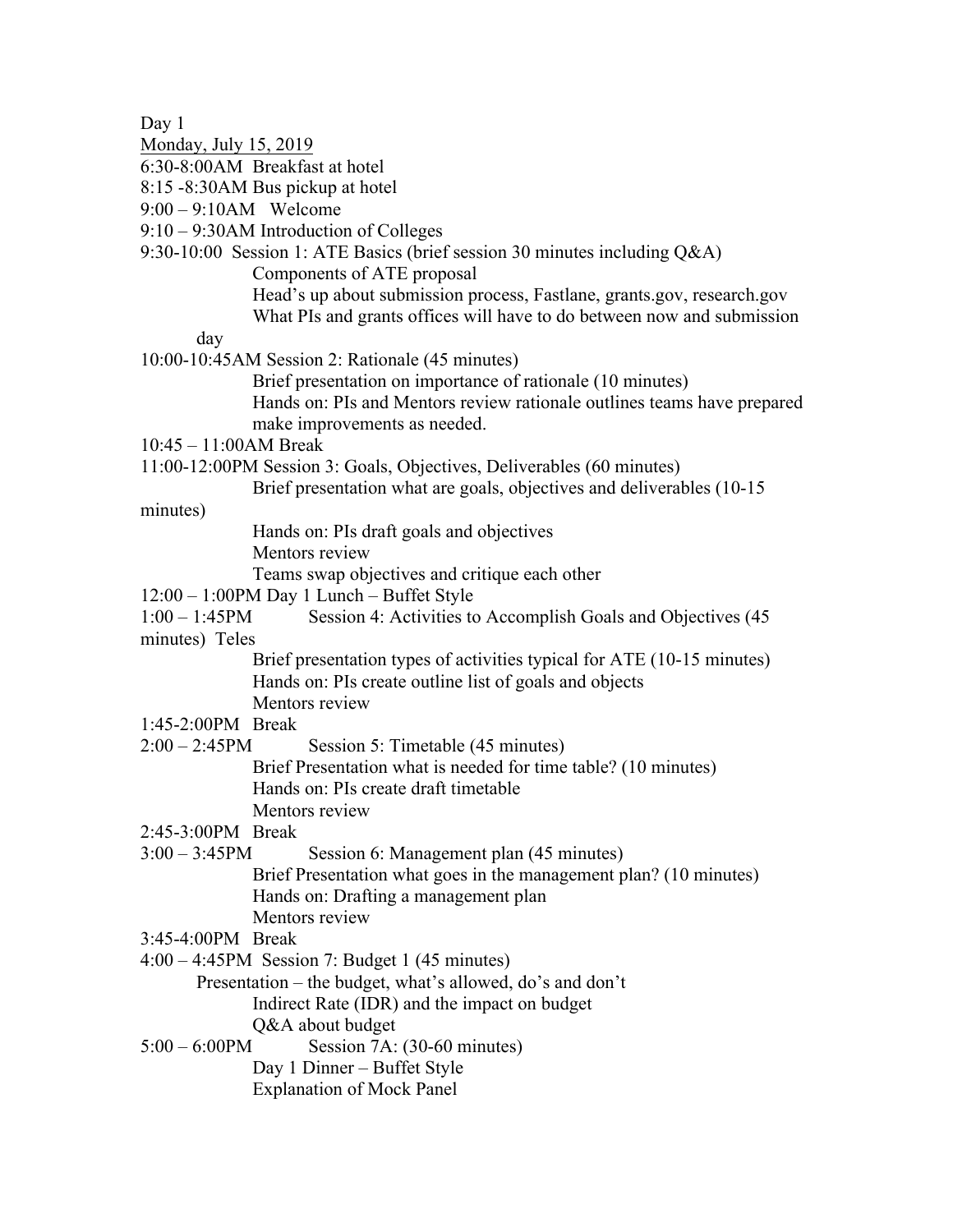Explain Review Criteria - What are Intellectual Merit and Broader

Criteria - What are Intellectual Merit and Broader Impacts?

Distribute redacted proposals as faculty leave dinner

## 6:00PM Bus takes participants back to hotel

## Day 1 Evening

Impacts?

PIs read and review redacted proposals

#### Day 2

| Tuesday, July 16, 2019  |                                                                                     |
|-------------------------|-------------------------------------------------------------------------------------|
| $6:00-8:00AM$           | Breakfast at hotel                                                                  |
| $8:15 - 8:30AM$         | Bus pickup at Comfort Suites                                                        |
|                         | $9:00 - 10:15$ AM Session 8: The 1-page summary (75 minutes)                        |
|                         | Brief presentation: preparing the Overview, Intellectual Merit, Broader             |
| Impacts                 |                                                                                     |
|                         | Hands on: Team create outline of 1-page summary                                     |
|                         | Share and mentors review                                                            |
| 10:15-10:30AM Break     |                                                                                     |
| 10:30-11:00AM           | Session 9: Evaluation plan (30 minutes)                                             |
|                         | Brief presentation: what you need to know about evaluation                          |
| 11:00-11:15AM Break     |                                                                                     |
|                         | 11:15 – 12:00PM Session 10: Sustainability and Dissemination plan (45 minutes) Walz |
|                         | Brief presentation: what is meant by sustainability?                                |
|                         | Creating as detailed and specific dissemination plan (15 minutes)                   |
|                         | Hands on: Teams outline plans                                                       |
| $12:00 - 1:00$ PM Lunch |                                                                                     |
| 1:00-3:00PM             | Session 12: Mock Panels (50 min each plus break in between) Weeks                   |
|                         | Panels meet and review proposals                                                    |
|                         | Panels review 2 proposals, break, and report out on mock panel results              |
|                         | Look on the back of your nametag to see what color dot is your group                |
| $3:00-3:15PM$           | <b>Break</b>                                                                        |
| $3:15 - 4:00PM$         | Fastlane and ATE Central, Mentor Connect (45 minutes) Wosczyna-                     |
| <b>Birch</b>            |                                                                                     |
| 4:00-5:00PM             | Session 12A: Mentor meetings (60 min)                                               |
|                         | Teams meet with mentors to discuss accumulated questions and resolve                |
| issues.                 |                                                                                     |
|                         | Mentors help teams with elevator speeches and project summaries                     |
| $5:00 - 6:00$ PM        | Dinner- Buffet Style                                                                |
|                         | Dinner activity: Continue discussions with Mentors                                  |
| 6:00PM                  | Bus takes participants back to hotel                                                |
| Day 2 Evening           |                                                                                     |
|                         | Teams prepare elevator speeches                                                     |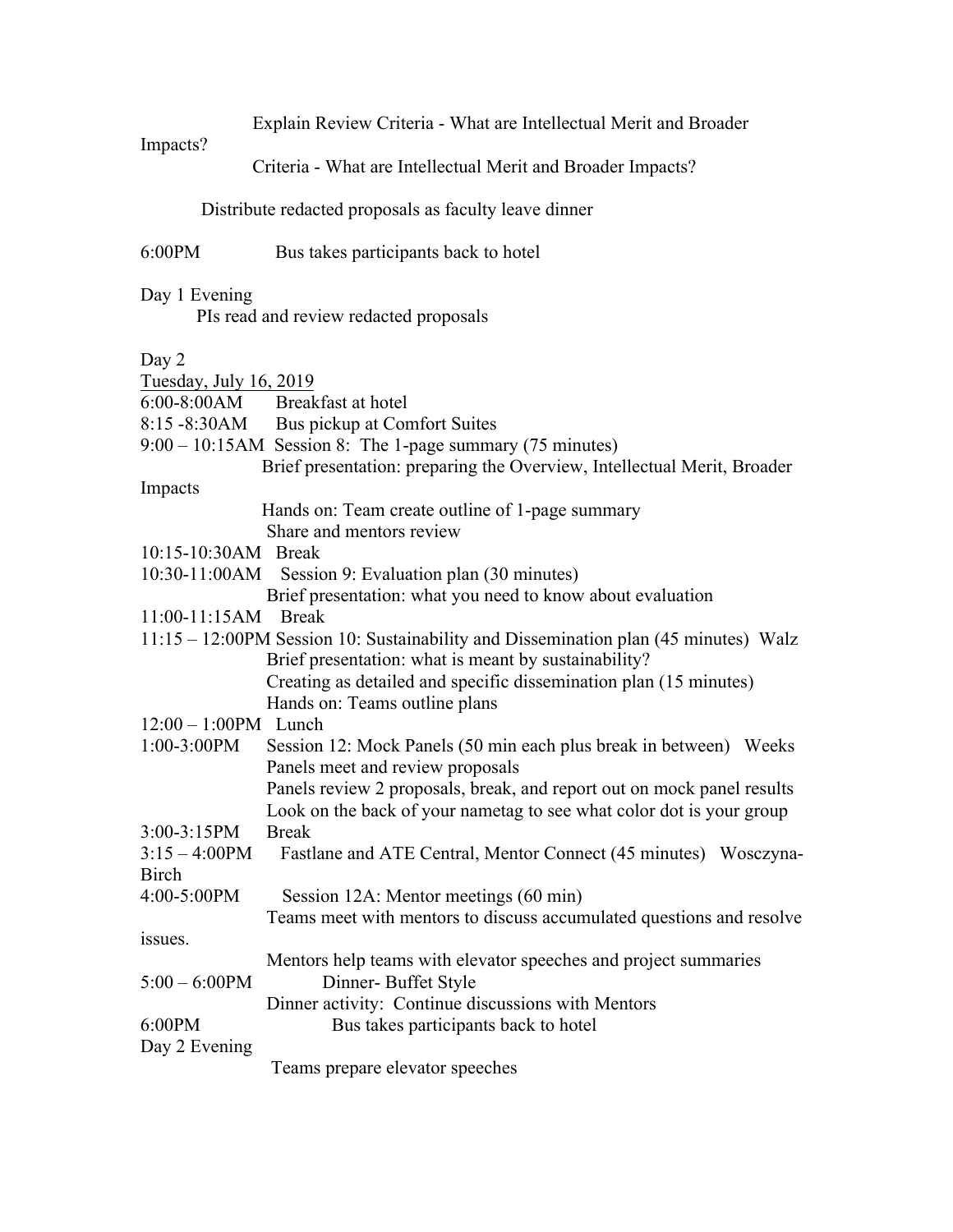Team write draft 1-page summary (Overview, Intellectual Merit, Broader Impacts) Feedback from mentors

Day 3

- Wednesday, July 17, 2019
- 6:00 7:30AM Breakfast at hotel
- 7:30 8:00AM Breakfast Meeting with your team (at hotel/or at College) Teams and mentors review elevator speeches
- 8:15 -8:30AM Bus pickup at Comfort Suites
- 9:00 10:30AM Session 13: Elevator Speeches (90 minutes) Elevator speech  $(1 \text{ slide} - 2 \text{ minutes})$ 
	- Feedback and questions from everyone
	- (plan on 7 minutes per team)
- 10:30-10:45AM Break
- 10:45 11:00AM Session 14: Timelines for completion now until ATE deadline (15 minutes)
- 11:00 11:45AM Session 15: What is an IRB?

 Explain IRB. What it is, when you will need it? (10 minutes) Upcoming support/Webinar announcements (20 minutes) Post Workshop Webinars: Other required forms Current and Pending Biosketch Conflict of Interest Data Management Plan Facilities, Equipment, and Resources (FER) Commitment Letters Evaluation Budget Other/Questions? Post workshop On-line Evaluation Survey (15 minutes)

Please do on your laptop. A link will be posted in the room. No reimbursements can be paid until the final evaluation is completed. Thank you! 12:00 End of Workshop

Comprehensive workshops were delivered to community college (2YC) faculty as described above to improve their ability to develop and submit competitive ATE grant proposals. Faculty professional development continued after the workshop through mentoring and continued support of faculty efforts to develop their proposals.

Participant surveys were administered evaluating the workshop conducted in June 2018 and in June 2019. An analysis of participant responses to online surveys—one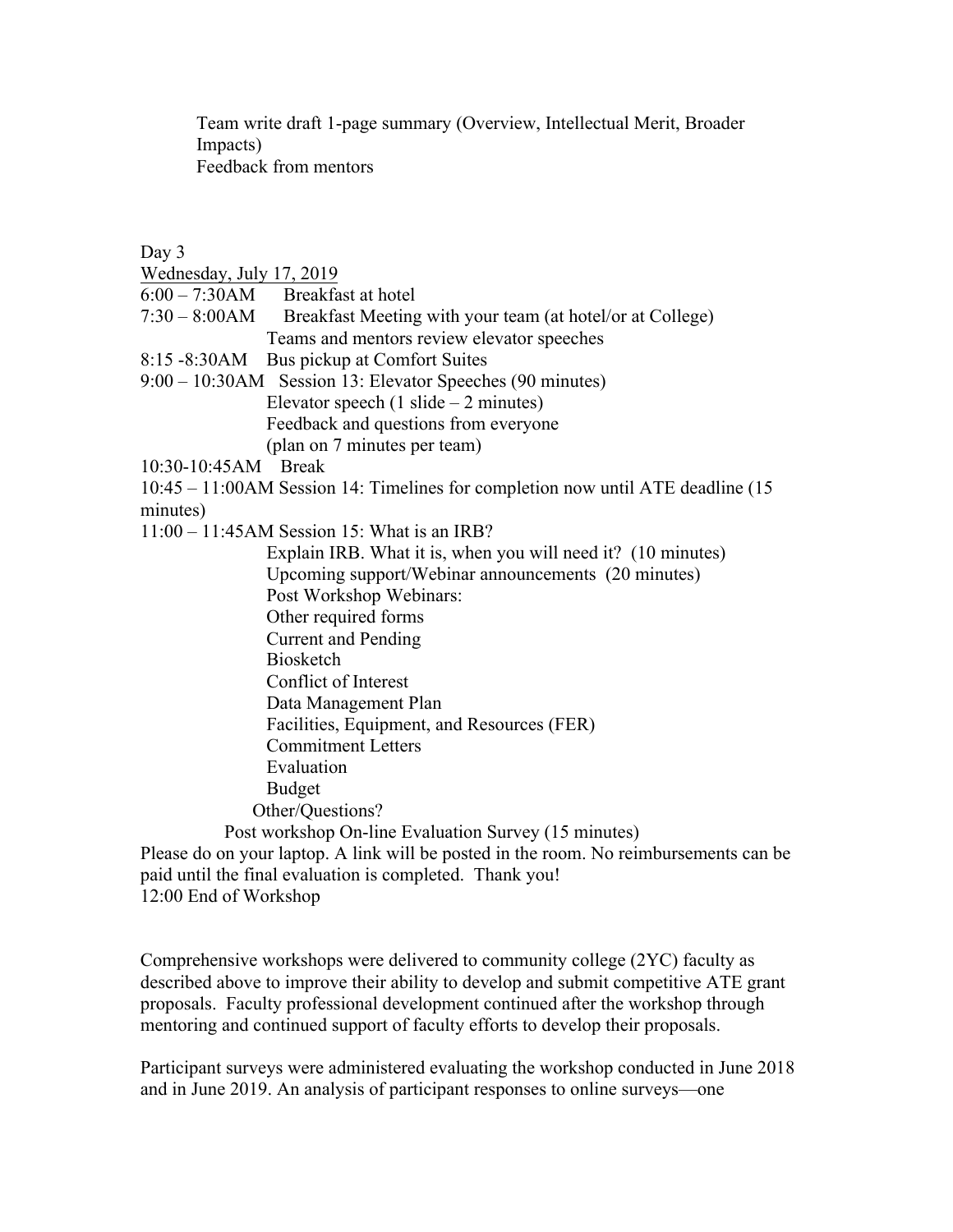administered immediately after the workshop and another administered after the deadline for participants to submit their ATE grant proposals—helped to produce a picture of inprocess factors, initial outcomes, and overall effects of the project thus far. Results of the workshop evaluation survey are presented below.

The 2.5-day workshop in Ohio in June 2018 was attended by 42 two-year institution faculty and administrator/staff participants. Participants represented twenty-six schools from a wide geographic distribution (every area of the country was represented) and diverse settings, which included remote rural settings, small towns, large and small suburban areas, and urban centers from small to large. Forty-eight percent (48%) of the workshop participants were female. Participating faculty represented nine different disciplinary and technical education areas: Information Technology/Computer Science, Chemistry, Water Technology, Physics, Math, Engineering, Physical Science, Astronomy, and Electrical Power Technology.

Project participants were assigned a mentor who provided guidance and assistance in the preparation of ATE proposals. The PI, Co-PI, and the workshop leaders served as mentors for the project. Mentoring began during the workshop sessions and continued up to the point of grant submission. A series of post-workshop milestones were established to direct mentors and participants toward their goal of grant submission. The project used email, telephone, and three webinars as below to keep in communication following the workshops.

## Post-Workshop Webinars

The webinars were provided after the workshop. They were a series of live-streamed events during which mentors provided information about specific grant writing topics and participants had the opportunity to ask questions about these topics as they were preparing their proposals. The webinar grant-writing topics were:

- Fastlane, Forms, and Timetable
- Evaluation— (ATE Evaluator) (Those faculty with additional evaluation questions were encouraged to attend the EVALUATE webinar the next week.)
- Evaluation in ATE proposals, EVALUATE regularly scheduled webinar
- Budget and final review and checklist—

## Participant and Institutional Demographics

Six of twenty-six schools (23%) had a student body in which traditionally underrepresented students were the majority of the student population (e.g., less than fifty percent 50% of the student population was white). Six more of the twenty-six schools (23%) had study bodies in which traditionally underrepresented students made up between 30% and 45% of the student population. Female students make up more than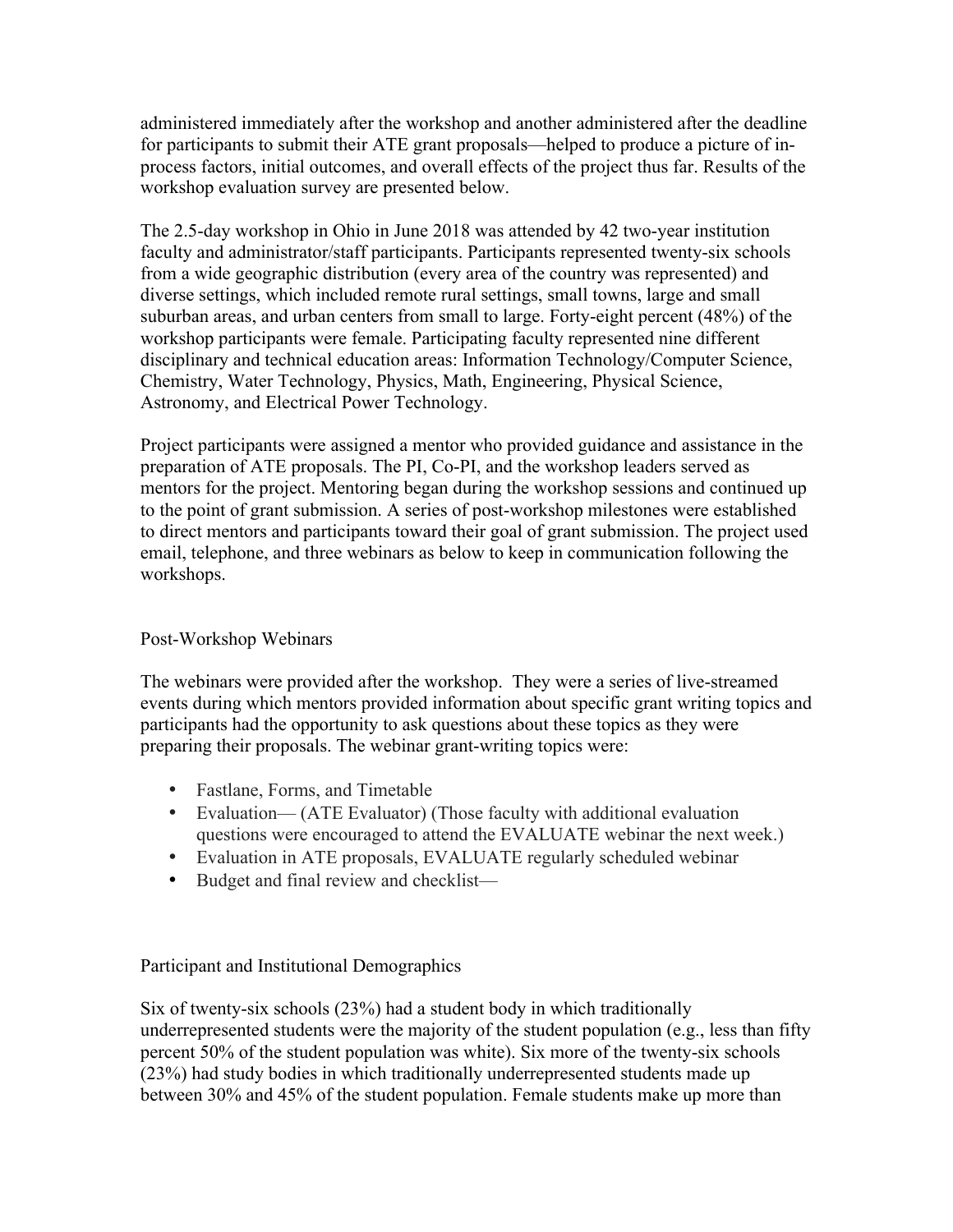fifty percent  $(50\%)$  of the student body in twenty-two of twenty-six schools  $(85\%)$ represented at the workshop. The gender statistics reflect the gender breakdown at 2-year colleges generally.

#### 2018 Workshop evaluation

A Post-Workshop survey was developed using the workshop survey instrument created for the prior PSE-2YC project and was administered immediately after the workshop to collect faculty feedback on four different aspects of the workshop: Participant Background and Attitude, Pre-workshop Preparation, Workshop Content (materials, presentations and other activities), and Workshop Outcomes. Participants were asked to rate (from 1 to 5) various aspects of the workshop. The specific descriptive ratings that correspond to the numeric ratings for each question are shown in the table.

Participants rated the workshop, materials, and workshop leaders highly (average scores ranged from 4.68 to 5.00). On average, participants had moderate interest in writing an NSF grant proposal (average score of 3.44) but low confidence to write a proposal prior to the workshop (average score of 2.46). After the workshop, workshop outcomes were also rated highly—participants indicated that their confidence and motivation to write an ATE grant proposal was greatly increased (average scores of 4.43 and 4.65 respectively), and their willingness to share grant-writing knowledge was greatly increased (average score was 4.68). Participants rated the knowledge and responsiveness of workshop leaders highly (average scores of 5.0 and 4.90 respectively) and the organization of the workshop and usefulness of the materials highly (average scores of 4.73 and 4.68 respectively).

The overall tone of participants' comments was positive and enthusiastic and the topics that generated positive and enthusiastic responses were about the learning, organization, and effectiveness of the workshop in helping them gain confidence and motivation in writing a grant proposal. Many participants indicated that their time with mentors was the most helpful component of the workshop. Other participants cited the opportunity to read and review proposal examples, writing the pre-proposal, and the introductory presentations.

Participants made positive comments about the helpfulness of the workshop as well as the confidence participants gained by attending. Other comments included positive appraisals of the workshop organization, the knowledge and approachability of the presenters, and the large amount of useful information given.

Formative feedback regarding improving the workshop was also gathered from participants and these results were shared with the project team. When asked if they could add or enhance one topic the most frequently mentioned area to enhance was to add more examples of funded and unfunded proposals. Other topics for enhancement included more time to network with colleagues, and more time to work on the proposal. Participants also requested more information about grant evaluation, preparing the grant budget, and how to limit the scope of the proposal or focus the proposal.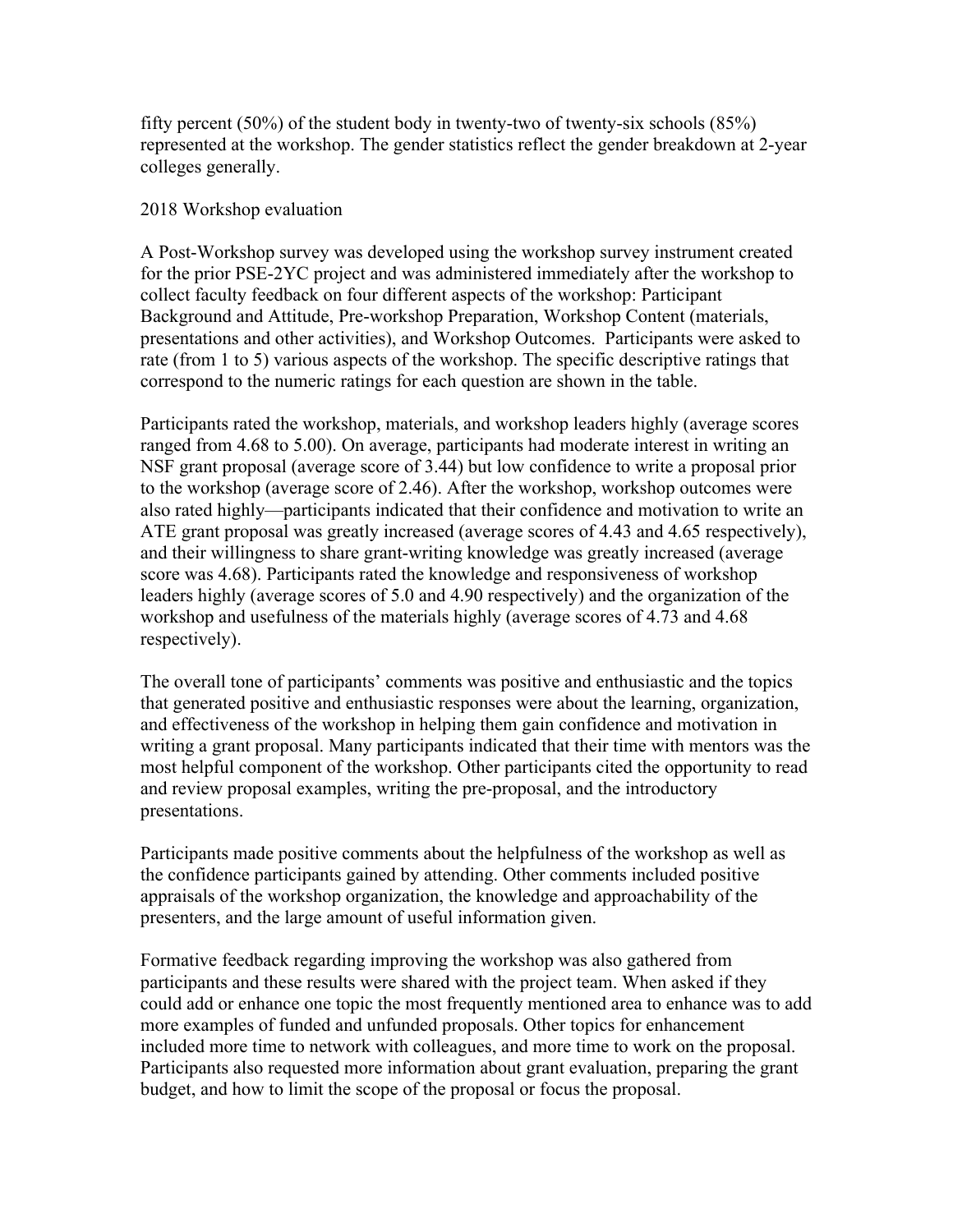#### Mentoring evaluation

A follow-up survey of participants' mentoring experience was administered near the NSF deadline for the ATE proposals. The survey consisted of open-ended questions and inquired about participants' experiences and barriers encountered as they continued to develop and submit their proposals.

All of those who responded to the follow-up survey reported positive interactions with and helpful feedback from their mentors during the workshop experience, and all but one indicated that they received helpful feedback from their mentors post-workshop. More specifically, comments made by participants were about how helpful, knowledgeable, and informative their mentors were. Even though not every participant team submitted a proposal, their comments indicated that it was due to conditions or events that were out of their control and was not a result of a lack of support from their mentors.

Participants were asked about their mentoring experience after the workshop in preparing their proposals. Seventeen participants responded (N=17). Respondents indicated that their mentors were very knowledgeable and provided feedback, answered questions that arose during proposal preparation, reviewed proposal drafts, and provided encouragement. The most frequently mentioned aspects were the guidance given by their mentors, receiving mentor feedback on their proposals, and responsiveness and helpfulness of their mentors. However, when asked for other comments about the postworkshop mentoring or the proposal preparation in general, all but one respondent commented on the helpfulness of the workshops, mentoring, and the webinars. One respondent indicated that there was a disconnect between the post-workshop mentoring and the participant's needs.

When asked about the most helpful elements of the mentoring process participants indicated the mentors' knowledge of the details of their proposals, mentor availability for answering questions, guidance on focusing and clarifying the proposals, helping the participants think through ideas, and reviewing and helping to edit the proposals.

When asked for other comments about the post-workshop mentoring or the proposal preparation in general, one respondent indicated that the workshop was too much information too fast and thought that pre-workshop reading assignments would have helped.

Proposal submissions and success rates

The ATE-2YC grant project resulted in fourteen grant proposal submissions from the 2018 cohort (56%) and four submissions from the 2017 cohort. Eleven proposals from the 2017 and 2018 cohorts have been funded and six out of the twelve 2019 cohort of college submissions have received negotiation questions, with three in the small new projects and three in the large project/instrumentation acquisition categories.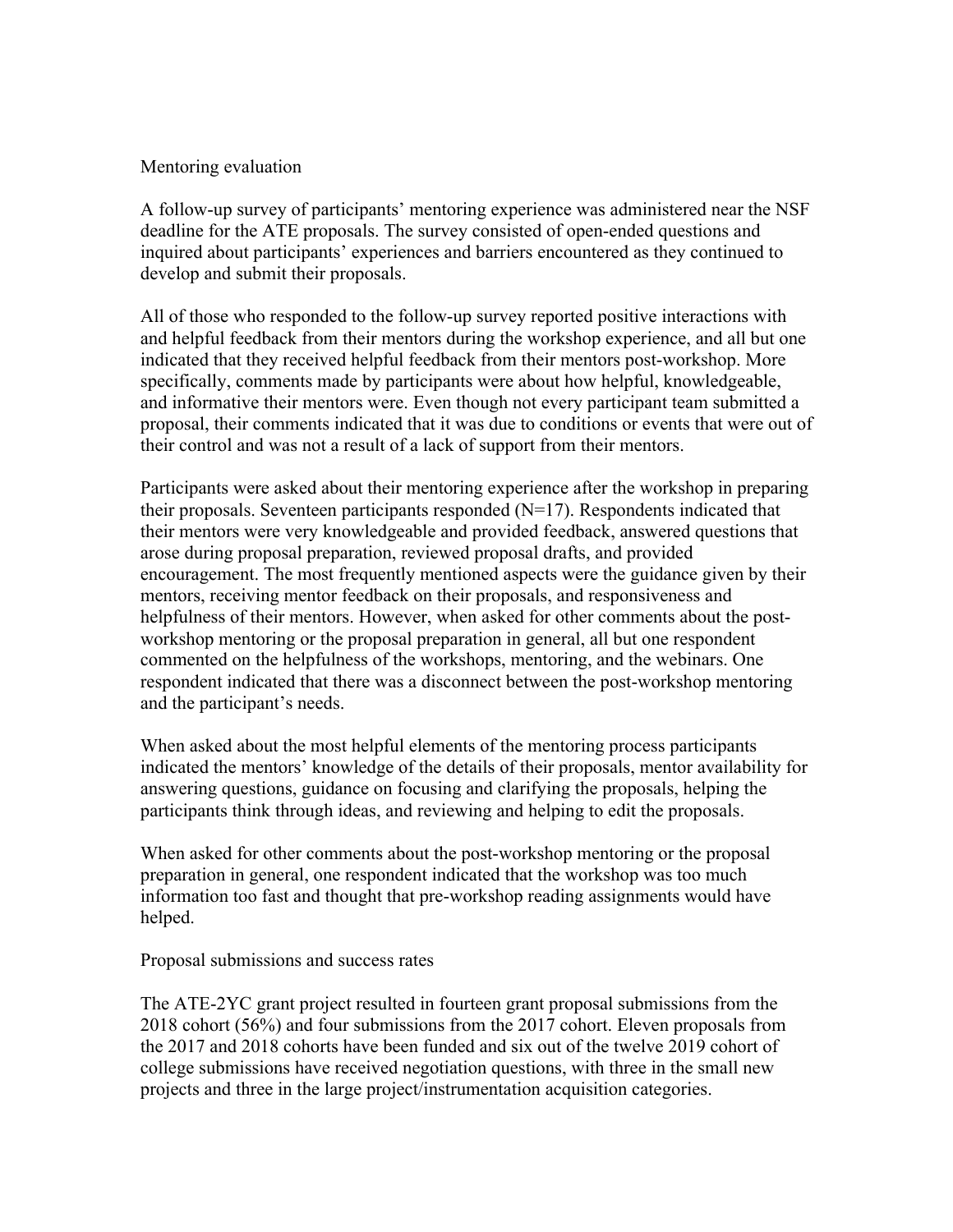#### Barriers to submission

Participants who were unable to submit an ATE proposal were asked about barriers to the development and submission of their proposals. Their responses (N=9) included the following: realization of the unfeasibility of the program proposed, lack of administrative support, time constraints due to faculty teaching load, political barriers at the institution, and problems with the grant project personnel. All of those who were unable to submit a proposal were asked if there was anything the grant team could have done differently to help. Nine participants responded, and all of those who responded to this question indicated that the barriers were internal to the institution or otherwise out of control of the ATE grant team.

Barriers to submission were largely internal to the institutions and reflect the effects of lack of administrative understanding or support. However, other barriers included a couple of proposal teams that decided not to submit their proposals due to problems with the proposed program or a lack of fit between the proposed program and the grant team/institution. For instance, one of these respondents indicated that as they moved forward with the proposal "it became very obvious that the numbers (of participant recruits) could not support nor justify a large monetary award."

Additional insights into the 2019 cohort mentoring and workshop experience

The National Science Foundation Sponsored Grant Writing Workshop of July 14-17, 2019, was designed to improve the confidence and grant writing abilities of prospective writing teams as they competed for Advanced Technology Education Program grants. Prior to participating in the workshop, the participants were sent a survey asking questions and this survey was repeated following the workshop. Background information was gathered. Sixteen of the twenty-nine participants stated that they had written and submitted an NSF grant proposal in the past. Eleven of them had been successful.

The group was asked a series of questions regarding their confidence levels on several aspects of the grant preparation process.

|                                                                                                    | Participants reporting 4 or<br>5 (5 being the highest)<br>before the workshop (25<br>responses) | Participants reporting 4<br>or 5 (5 being the highest)<br>after the workshop (29)<br>responses) |
|----------------------------------------------------------------------------------------------------|-------------------------------------------------------------------------------------------------|-------------------------------------------------------------------------------------------------|
| I feel confident in managing the NSF<br>submission process (Fastlane,<br>grants.gov, research.gov) | 40%                                                                                             | 93%                                                                                             |
| I feel confident understanding the<br>tasks that need to be accomplished                           | 40%                                                                                             | 96.5%                                                                                           |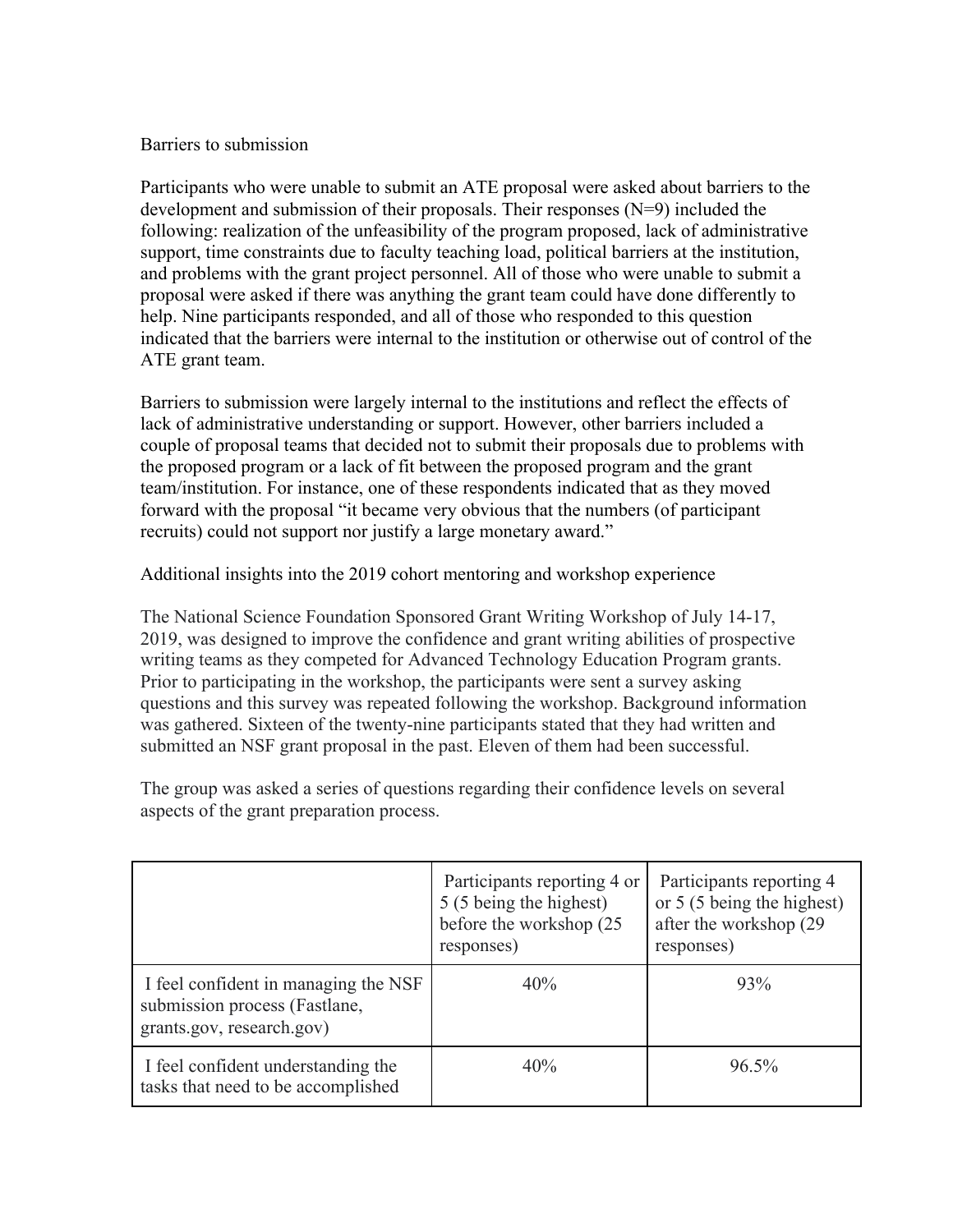| prior to submission day.                                                                                                      |       |       |
|-------------------------------------------------------------------------------------------------------------------------------|-------|-------|
|                                                                                                                               |       |       |
| I feel confident in my ability to write<br>a quality rationale for a proposal.                                                | 40%   | 93%   |
| I feel confident in my ability to write<br>goals, objectives and deliverables for<br>a successful proposal.                   | 56%   | 96.5% |
| I feel confident in my ability to<br>outline the activities to accomplish<br>the goals and objectives.                        | 60%   | 93%   |
| I feel confident in my ability to write<br>a time table for a successful proposal<br>(with appropriate formatting, etc).      | 36%   | 86%   |
| I feel confident in my ability to write<br>a management plan for a successful<br>proposal.                                    | 36%   | 86%   |
| I feel confident in my ability to write<br>a complete and correct budget for a<br>successful proposal.                        | 40%   | 76%   |
| I feel confident in my understanding<br>of indirect rates and their impact on<br>the budget in a successful proposal.         | 32%   | 86%   |
| I feel confident that I understand<br>what reviewers are looking for in<br>assessing the intellectual merit of a<br>proposal. | 20%   | 93%   |
| I feel confident that I understand<br>what reviewers are looking for in<br>assessing the broader impacts of a<br>proposal.    | 28%   | 93%   |
| I feel confident that I can prepare a<br>successful overview for a proposal.                                                  | 48%   | 96.5% |
| I feel confident that I understand<br>what Is needed for sustainability and<br>dissemination in a successful<br>proposal      | 37.5% | 93%   |